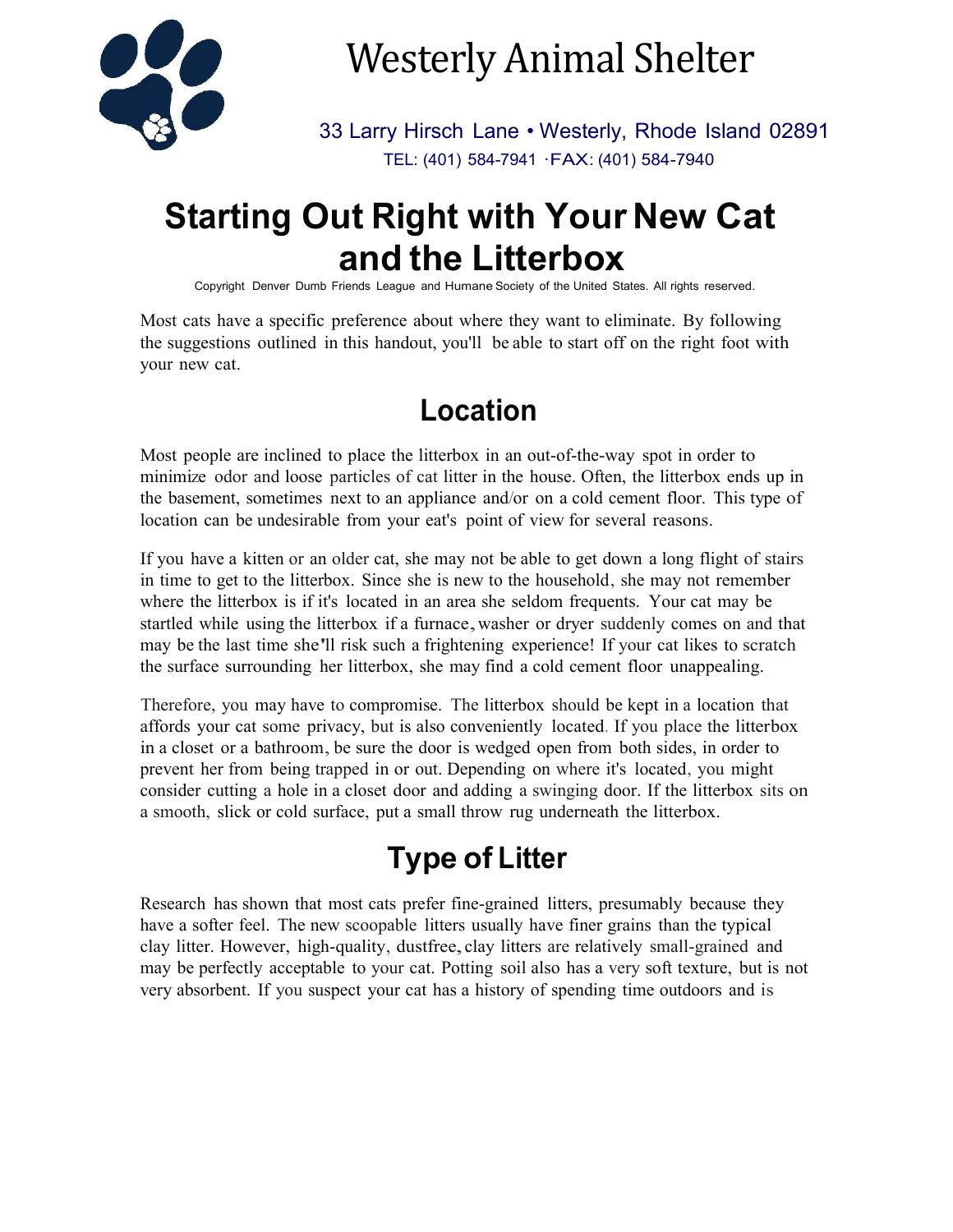likely to eliminate in your houseplants, you can try mixing some potting soil with your regular litter. Pellet-type litters or those made from citrus peels are not recommended. Once you find a litter your cat likes, don't change types or brands. Buying the least expensive litter or whatever brand happens to be on sale, could result in your cat not using the litterbox.

Many cats are put off by the odor of scented or deodorant litters. For the same reason, it's not a good idea to place a room deodorizer or air freshener near the litterbox. A thin layer of baking soda placed on the bottom of the box will help absorb odors without repelling your cat. Odor shouldn't be a problem if the litterbox is kept clean. If you find the litterbox odor offensive, your cat probably finds it even more offensive and won't want to eliminate there.

#### **Number of Litterboxes**

You should have at least as many litterboxes as you have cats. That way, none of them will ever be prevented from eliminating in the litterbox because it's already occupied. You might also consider placing them in several locations around the house, so that no one cat can "guard" the litterbox area and prevent the other cats from accessing it. We also recommend that you place at least one litterbox on each level of your house. It's not possible to designate a personallitterbox for each cat in your household, as cats will use any litterbox that's available. Occasionally, a cat may refuse to use the litterbox after another cat has used it. In this case, all of the litterboxes will need to be kept extremely clean and additional boxes may be needed.

## **To Cover or Not To Cover**

Some people prefer to use a covered litterbox, however, there are some potential problems with using this type of box. You may want to experiment by offering both types at first, to discover what your cat prefers.

Potential Problems

- You may forget to clean the litterbox as frequently as you should because the dirty litter is "out of sight – out of mind."
- A covered litterbox traps odors inside, so it will need to be cleaned more often than an open one.
- A covered litterbox may not allow a large cat sufficient room to turn around, scratch, dig or position herself in the way she wants.
- A covered litterbox may also make it easier for another cat to lay in wait and "ambush" the user as she exits the box. On the other hand, a covered litterbox may feel more private and may be preferred by timid cats.